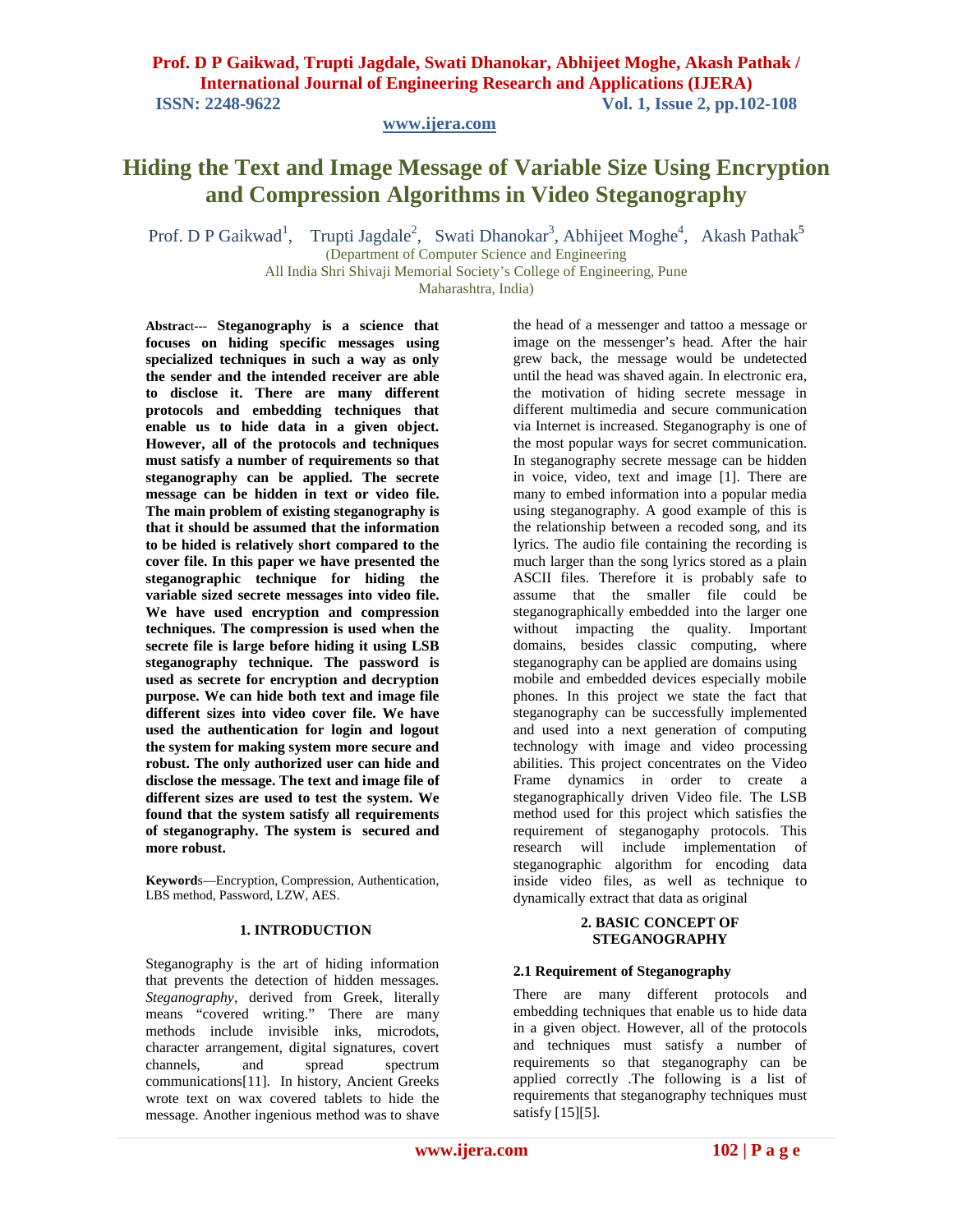# **www.ijera.com**

1. The integrity of hidden information after it has been embedded inside the Stego object must be correct. The secret message must not be changed in any way such as additional information being added, loss of information or changes to the information after it has been hidden. If secret information is changed during steganography, it would defeat the whole point of process.

2. The stego object must remain unchanged or almost unchanged to the naked eye. If the stego object changes significantly and can be noticed, a third party may see that information is being hidden and therefore could attempt to extract or destroy it.

3.In steganography. Changes in the stego object must have no effect on the message. Imagine if you had an illegal copy of an image that you would like to manipulate in various ways. These manipulations can be simple processes such as resizing, trimming or rotating the image. The Stegano inside the image must survive these manipulations.

4. Otherwise the attackers can be very easily removing the Stegano and point of steganography will be broken.

5. Finally, we always assume that the attacker knows that there is hidden information inside the steno object.

## **2.2 Basic Techniques of Steganography**

There are many techniques for hiding information or messages in images. Common approaches are including.

- (I) Least significant bit insertion (LSB)
- (II) Masking and filtering
- (III) Transform techniques

Least significant bits (LSB) insertion is a simple approach to embedding information in image file. The simplest steganographic techniques embed the bits of the message directly into least significant bit plane of the *cover-image* in a deterministic sequence. Modulating the least significant bit does not result in humanperceptible difference because the amplitude of the change is small.

Masking and filtering techniques, usually restricted to 24 bits and gray scale images, hide information by masking an image, in a manner similar to paper watermarks. The techniques performs analysis of the image, thus embed the information in significant areas so that the hidden message is more integral to the cover image than just hiding it in the noise level.

Transform techniques embed the message by modulating coefficients in a transform domain, such as the Discrete Cosine Transform (DCT) used in JPEG compression, Discrete Fourier Transform, or Wavelet Transform. These

methods hide messages in significant areas of the cover-image, which make them more robust to attack. Transformations can be applied over the entire image, to block through out the image, or other variants[6][7].

#### **2.3 Least significant bit insertion (LSB) in Video Steganography**

There are different kinds of steganography used in communication channel. The Plaintext, Still imagery, Audio and Video, IP datagram media can used for digitally embedding message. Text can be hided in an image by replacing some bites of the image according to the characters of the text. Similarly an image can be hided in another image by replacing bits of pixels of second image (In which we are hiding first image) corresponding to the pixels of first image matrix. Some commonly used techniques [9] [10] are:

- F 5 Algorithm
- LSB Coding
- Palettes Modification.

Here LSB coding is described in short**.** The pixel information of the source image is hided in the destination video frames such that each row of pixel is hided in first rows of multiple frames of the target. The process of hiding image into video frames is discussed here as. If we want to hide this image segment which is given as

$$
(I) = 11100111 11101010
$$
  
11011110 01101010

11011110 these 8 bits will be hided in 8 pixel of a video frame in following manner. Consider the eight pixels of a video frame as below.

(v) =10101001 10101001 10101001 10101001 10101001 10101001 10101001 10101001 After LSB replacement the above pixels will look like-1010100**1** 1010100**1** 1010100**0** 1010100**1**  1010100**1** 1010100**1** 1010100**1** 1010100**1** When all the columns of a frame are utilized next frame is selected. Next row of the image is hided in next row of the frames. The reverse process is used to get the secrete image message.

## **3. LITERATURE SURVEY**

For studying the concepts of video steganography, we have surveyed many latest papers. In this section we have described the relevant papers of different authors. We thank these authors for providing the knowledge of video steganography. These paper were very important to us for studying the basic concept.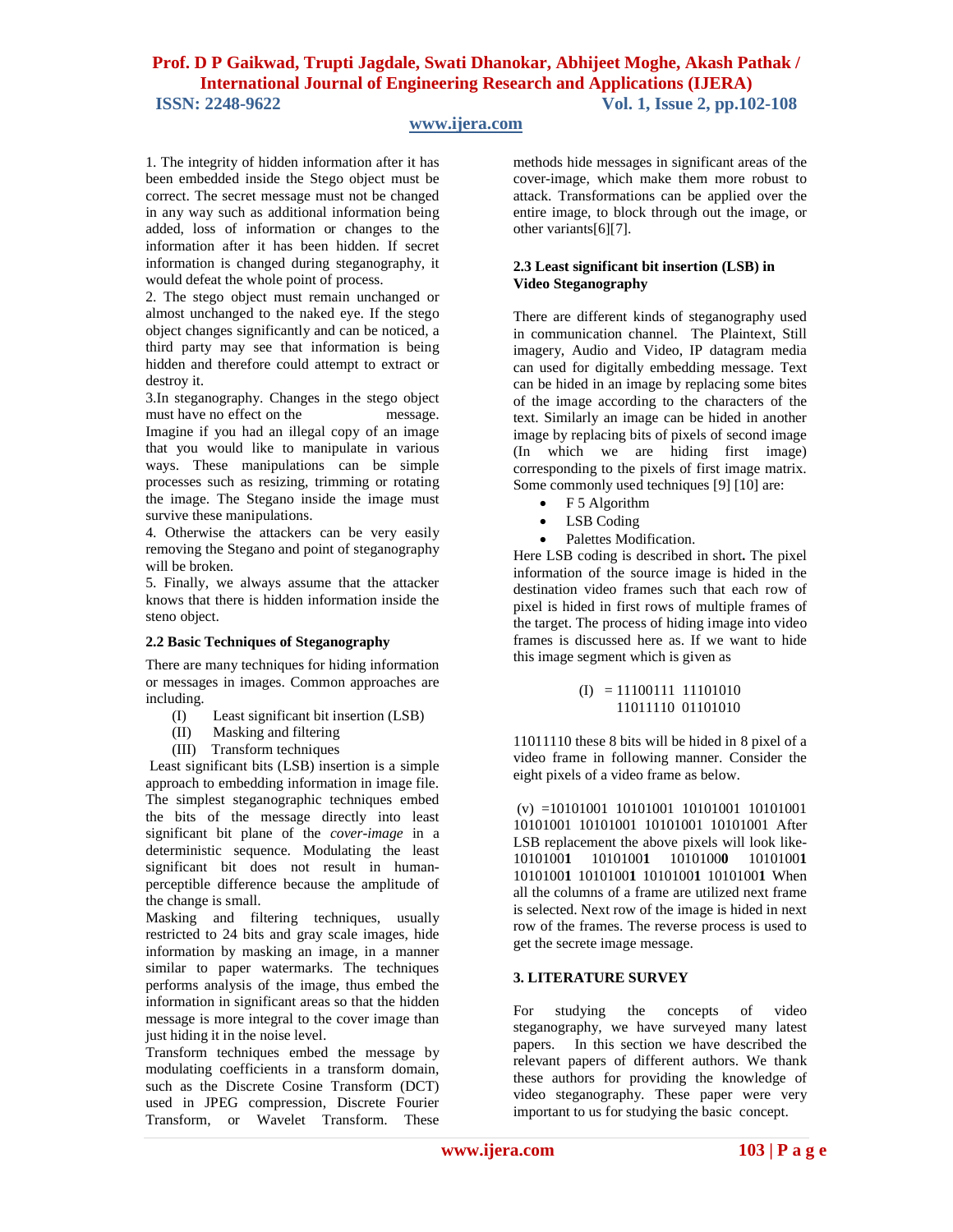# **www.ijera.com**

**Arup Kumar Bhaumik, Minkyu Choi, Rosslin J.Robles, and Maricel O.Balitanas[2], t**he main requirements of any data hiding system are security, capacity and robustness It is very difficult to archive all these factors together because these are inversely proportional to each other. Authors have focuses on maximizing security and capacity factor of data hiding. The data hiding method uses high resolution digital video as a cover signal. It provides the ability to hide a significant quality of information making it different from typical data hiding mechanisms. They have used the large payloads like video in video and picture in video as a cover image.

**Ahmed Ch. Shakir [1],** the confidential communications over public networks can be done using digital media like text, images, audio and video on the internet. Simply hiding the contents of a message using cryptography was not adequate. Hiding of message should provide an additional layer of security. To provide the more security the author suggested the new procedures in steganography for hiding ciphered Information inside a digital color bitmap image. He has used quadratic method depending on the locations concluded by the binary image, beside of public key cryptography. He had concluded that the conjunction between cryptography and steganography produce immune information.

**Andreas Westfeld and Gritta Wolf [3],** in this work author have described a steganographic system which embeds secret messages into a video stream. Normally the compression methods are used in video conferences for securing acceptable quality. But usually, compression methods are lossy because reconstructed image may not be identical with the original. There are some drawback of compression and data embedding method. Signal noise and irrelevance are common examples of data embedding. But compression methods try to remove signal noise and irrelevance. If signal is compressed more, then there are fewer possibilities of data embedding. The author have solved this problem, they have investigated a typical signal path for data embedding. In this algorithm security is established by indeterminism within the signal path.

**Sherly A P and Amritha P P [14**], in this paper author have proposed a new compressed video Steganographic scheme. In this scheme the data is hided in compressed domain. The data are embedded in the macro blocks of I, P frames and in B frames. The novel embedding technique Triway Pixel Value Differencing (TPVD) is used to increase the capacity of the hidden secret information and for to providing an imperceptible stego-image for human vision. This algorithm can

be applied on compressed videos without degradation in visual quality.

**Saurabh Singh and Gaurav Agarwal [13],** have presented a novel approach of hiding image in a video. In this approach, one LSB of each pixel is replaced by the one bit of secrete message. So It is very difficult to find that image is hidden in the video of 30 frames per second. The analysis is very difficult because each row of image pixels is hidden in multiple frames of the video. The intruder requires full video to unhide image. Authors have described the LSB algorithm in this paper. The proposed algorithm is very useful in sending sensitive information securely.

**S.Suma Christal Mary [12],** have proposed new Real time Compressed video secure Steganography (CVSS) algorithm using video bit stream. In this, embedding and detection operations are both executed entirely in the compressed. The proposed algorithm increases the security because the statistical invisibility of contiguous frames is used to adjust the embedding strategy and capacity.

#### **4. PROPOSED WORK AND RESULTS 4. 1 Description of Proposed work**

We have used the encryption technique before hiding the secrete message. Before encryption we can compression method if the secrete message is large. If the secrete message is small in size we don't need to compress the message. These two options are used which depends upon the size of message. We have used AES algorithm to encrypt the message. The LZW compression algorithm can be used if the compression is required. In the process of disclosing secrete message process, we have to login the system by giving the correct password. If the password is not correct as the password given at time of embedding, them the system will not allowed to disclose the secrete message. The LSB method is used to embed the message. Least significant bit (LSB) insertion is a common, simple approach to embedding information in a cover file. The algorithm of LSB method used in the system is described here as follows with the example as below.

For example, the letter A can be hidden in three pixels (assuming no compression). The original raster data for 3 pixels (9 bytes) may be

> (00100111 11101001 11001000) (00100111 11001000 11101001) (11001000 00100111 11101001)

The binary value for A is **10000011**. Inserting the binary value for A in the three pixels would result in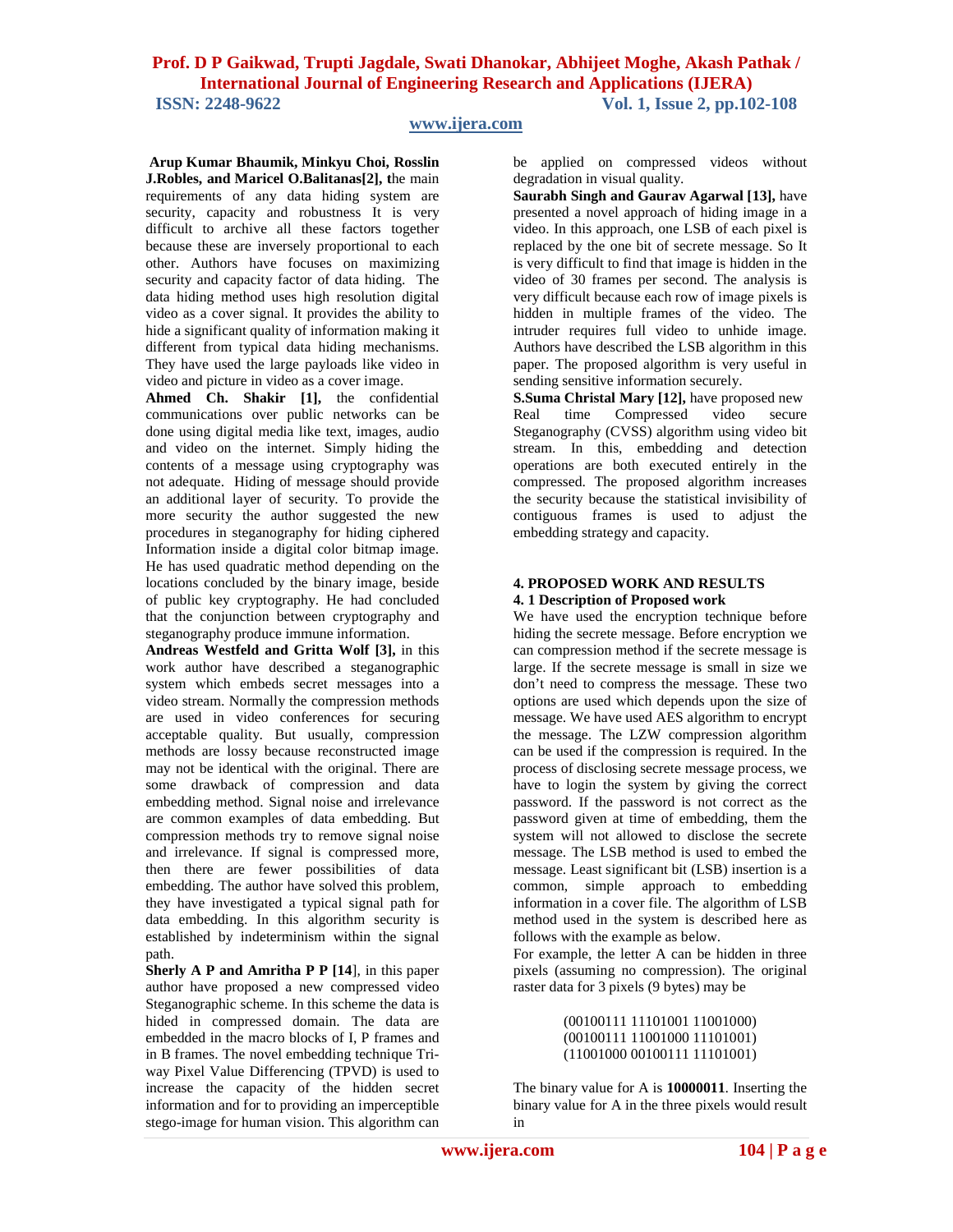# **www.ijera.com**

#### (0010011**1** 1110100**0** 1100100**0**) (0010011**0** 1100100**0** 1110100**0**) (1100100**0** 0010011**1** 1110100**1**)

To hide an image in the LSBs of each byte of a 24-bit image, you can store 3 bits in each pixel. A 1,024 ´ 768 image has the potential to hide a total of 2,359,296 bits (294,912 bytes) of information. If you compress the message to be hidden before you embed it, you can hide a large amount of information. To the human eye, the resulting stego-image will look identical to the cover image. The systematic flow diagram of the proposed system is shown in figure 1.



Figure 1. The Components of the System.

Unfortunately, it is vulnerable to even a slight image manipulation. Converting an image from a format like GIF or BMP, which reconstructs the original message exactly (lossless compression) to a JPEG, which does not (lossy compression), and then back could destroy the information hidden in the LSBs 24-bit images. The encryption algorithm which is used in system is described in short here. The Advanced Encryption Standard is encryption algorithm which has a fixed block size of 128 bits and a key size of 128, 192, or 256 bits, Due to the fixed block size of 128 bits, AES operates on a 4×4 array of bytes, termed the *state matrix.* Most AES calculations are done in a special finite field. The following are the main steps of AES.

- 1) SubBytes a non-linear substitution step where each byte is replaced with another according to a lookup table.
- 2) ShiftRows a transposition step where each row of the state is shifted cyclically a certain number of steps.
- 3) MixColumns a mixing operation which operates on the columns of the state, combining the four bytes in each column
- 4) AddRoundKey each byte of the state is combined with the round key; each round key is derived from the cipher key using a key schedule.
	- Final Round (no MixColumns)
- 1) SubBytes
- 2) ShiftRows
- 3) AddRoundKey

For decryption the file we can use the same algorithm in inverse order. The AES Algorithm is used to encrypt the message before hiding. If the secrete text or image is large, we can compress it before the hiding. The compression is optional. For the compression, the LZW algorithm is used in the system. The LZW compression algorithm in its simplest form is given as below. A quick examination of the algorithm shows that LZW is always trying to output codes for strings that are already known. And each time a new code is output, a new string is added to the string table [4].

## **Routine LZW\_COMPRESS**

```
STRING = get input characterWHILE there are still input characters DO
  CHARACTER = get input characterIF STRING+CHARACTER is in the string 
table then
    STRING = STRING character
  ELSE
    output the code for STRING
    add STRING+CHARACTER to the string 
table
    STRING = CHARACTER
  END of IF
END of WHILE
output the code for STRING
```
## **4.2 Flow chart of System**

Here we are considering the different states as the login, logout, application with embed, extract, compress/decompress and compare. With the corrected information about password with the username given by user, the authorized user gets the access. Once getting the granted access user can use the application or he may logout. While using the system we can embed or extract the message file. Also we can compare the carrier file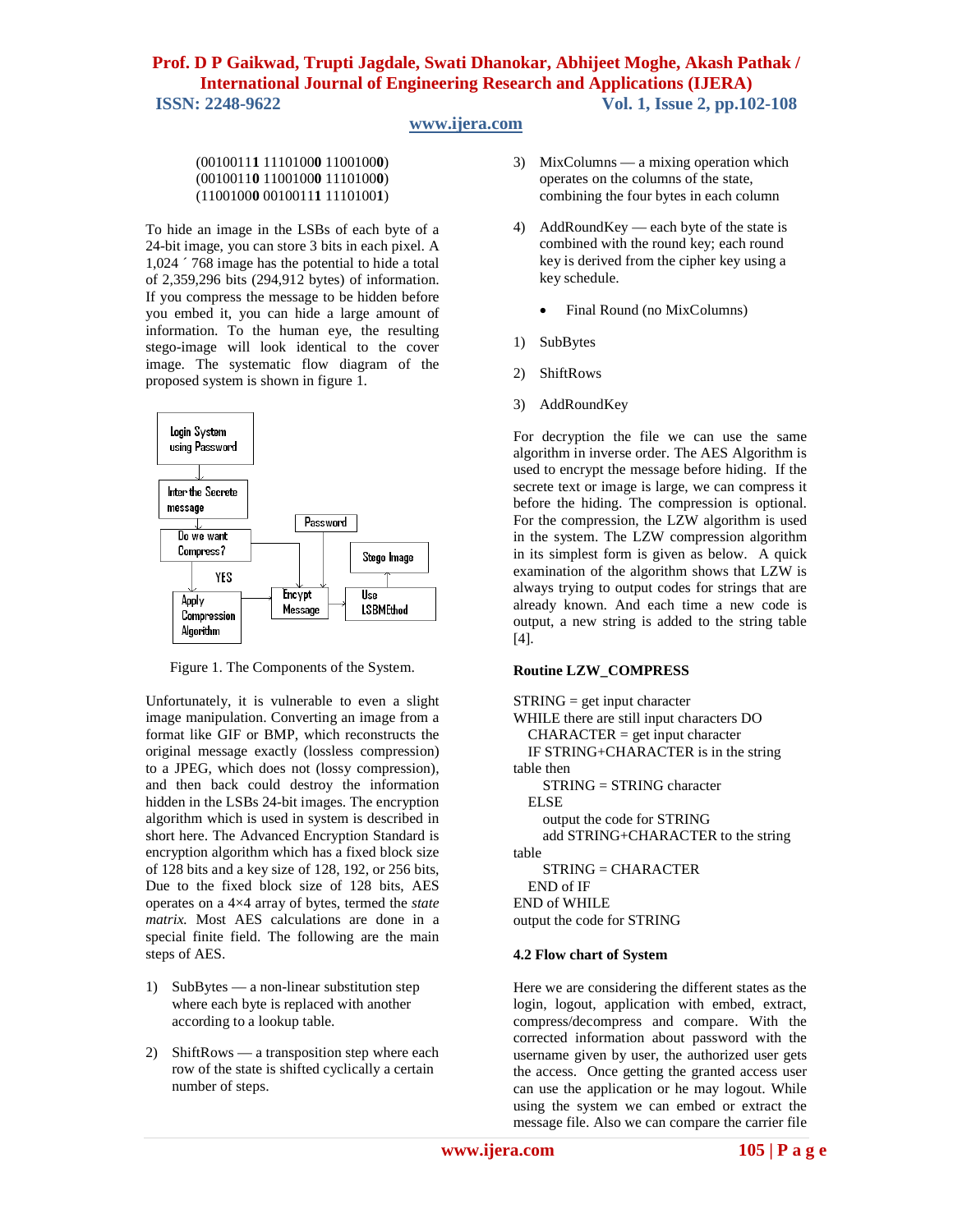# **www.ijera.com**

and the embedded file by using compare option.



Figure 2. Flow Chart of the System

#### **4.3 The results of Proposed work**

When the system is executed the main menu is displayed for login process. Login is necessary for authentication purpose. The only authenticate user is allowed for using the system for both encryption decryption the message.

| Login Video Steganography |  |  |
|---------------------------|--|--|
|                           |  |  |
|                           |  |  |
|                           |  |  |
|                           |  |  |
|                           |  |  |
|                           |  |  |
|                           |  |  |
|                           |  |  |
|                           |  |  |
|                           |  |  |
|                           |  |  |
|                           |  |  |
|                           |  |  |
|                           |  |  |

Figure 3. Snapshot of Main Menu

| Login                |       |
|----------------------|-------|
| Username<br>Password |       |
|                      | Login |
|                      |       |

Figure 4 Snapshot of Login Window

After completion of login process, the User Selects the Carrier (Cover) File in which the message is to be hide. The user has to enter the name of output file. Then user can Selects the message file and enters a password to the message file. This password is used as the secrete key for encryption. When the button Embed is pressed we get the output file in directory.



Figure 5. Snapshot of Embed Window

To extract the secrete message from Stego mage user has to give the name Stego file and password as secrete for decryption. Then we can get the secrete file in directory.



Figure 5. Snapshot of Extract Window

This allows user to compare the difference between the input file (original file)  $\&$  the output file (encoded file).This only for the understanding of the User.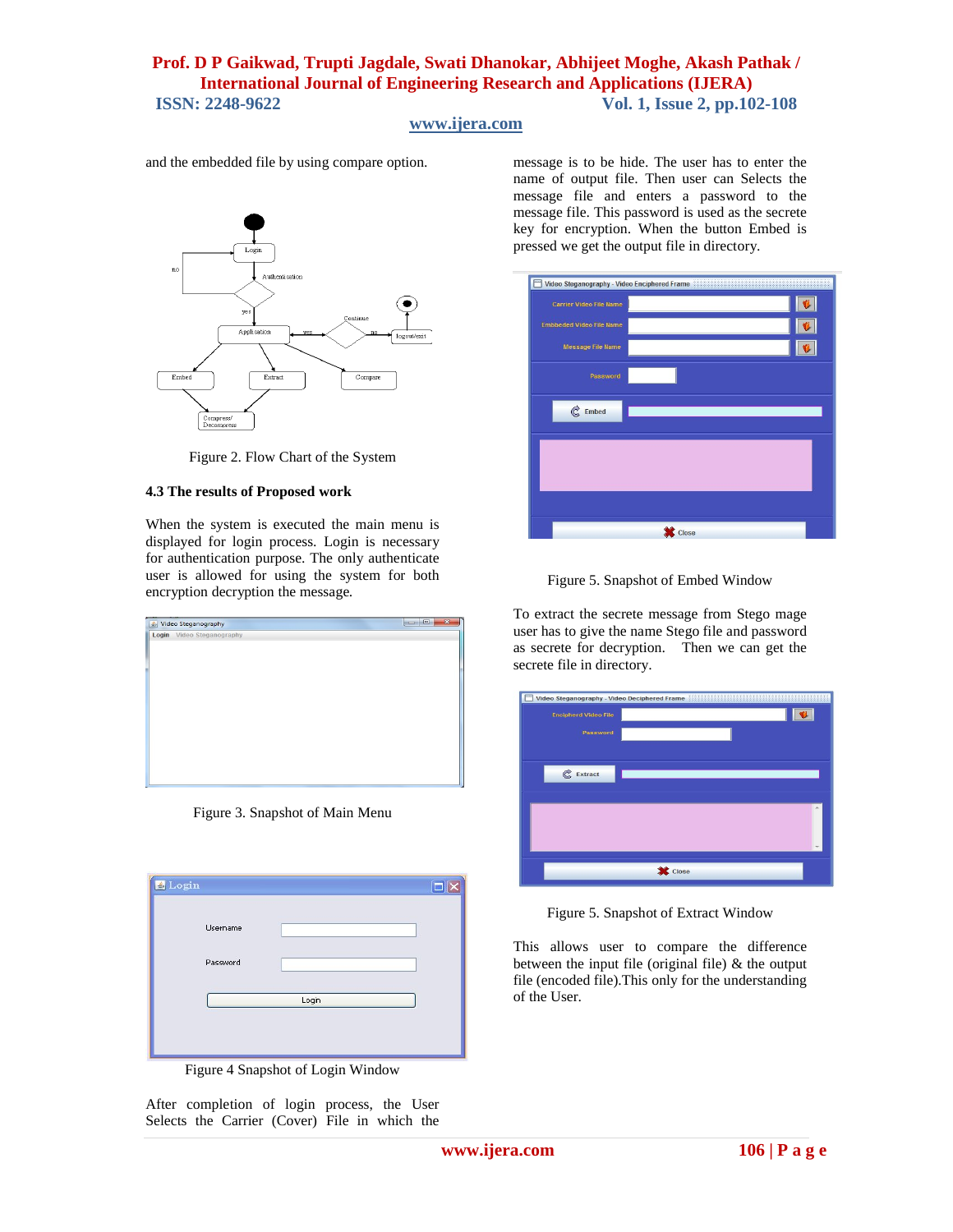# **www.ijera.com**



Figure 7. Snapshot to Display cover and Stego file for compare to file.

For completion of full product of Steganography, we have implemented the Email facility as well. We can send the Stego file to trusted user over network. The password and system should share among the Sender and trusted Receiver. Figure 8 allows the User to email the file as an attachment.

| <b>Friend Email:</b> |                                                              |
|----------------------|--------------------------------------------------------------|
| Subject:             |                                                              |
| Subject:             | $\blacktriangle$<br>Ė<br>$\mathbb{H}$<br>Þ<br>$\blacksquare$ |
| File:                | <b>Browse</b>                                                |
|                      |                                                              |

Figure 8. Snapshot of Window for Email the Stego File

#### **5 CONCLUSION**

In view of the great number of different embodiments to which the principles of our invention can be put, it should be recognized that the detailed embodiments are illustrative only and should not be taken as limiting the scope of my invention. Rather, we claim as my invention all such embodiments as may come within the scope and spirit of the claims, and equivalents there to.

So, Thus we Conclude that Steganography is a science that focuses on hiding specific messages using specialized techniques in such a way as only the sender and the intended receiver are able to decipher it, as well as knowing of its existence. Important domains, besides classic computing, where steganography can be applied are domains using mobile and embedded devices especially mobile phones. In this project we state the fact that steganography can be successfully implemented and used into a next generation of

computing technology with image and video processing abilities.

#### **FUTURE SCOPE**

At present we are hiding the data in compressed video format, so in the future implementation of uncompressed formats may possible as well, so it may support MPEG4 format [16]. Multiple frames embedding are possible. Now we are embedding single frame at a time, but in future multiple frames embedding is also possible.

#### **ACKNOWLEGDEMENT**

We would like to express our gratitude towards a number of people whose support and consideration has been an invaluable asset during the course of this work.

#### **REFERENCES**

- [1] Ahmed Ch. Shakir," Steno Encrypted Message in Any Language for Network Communication Using Quadratic Method", Journal of Computer Science 6 (3): 320-322, 2010 ISSN 1549-3636 © 2010 Science Publications.
- [2] Arup Kumar Bhaumik, Minkyu Choi, Rosslin J.Robles, and Maricel O.Balitanas," Data Hiding in Video"*,* International Journal of Database Theory and Application Vol. 2, No. 2, June 2009
- [3] Andreas Westfeld and Gritta Wolf," Steganography in a Video Conferencing System", Information Hiding 1998, LNCS 1525, pp. 32-47, 1998. Springer-Verlag Berlin Heidelberg 1998.
- [4] Cheng Cheok Yan, "Introduction On Text Compression Using Lempel, Zip, Welch (LZW) method",
- [5] D.-C. Wu, and W.-H. Tsai.: A steganographic method for images by pixel-value differencing, Pattern Recognition Letters, Vol. 24, pp. 1613–1626, 2003.
- [6] D. P. Gaikwad and Dr. S.J. Wagh, "Color Image Restoration for Effective<br>Steganography", i-manager's Journal on i-manager's Journal on Software Engineering, Vol. 4 l No. 3 l January - March 2010 65,pp.65-71
- [7] D.P.Gaikwad and Dr. S.J.Wagh, "Image Restoration Based LSB Steganography for Color Image", AISA-PACIFIC Regional